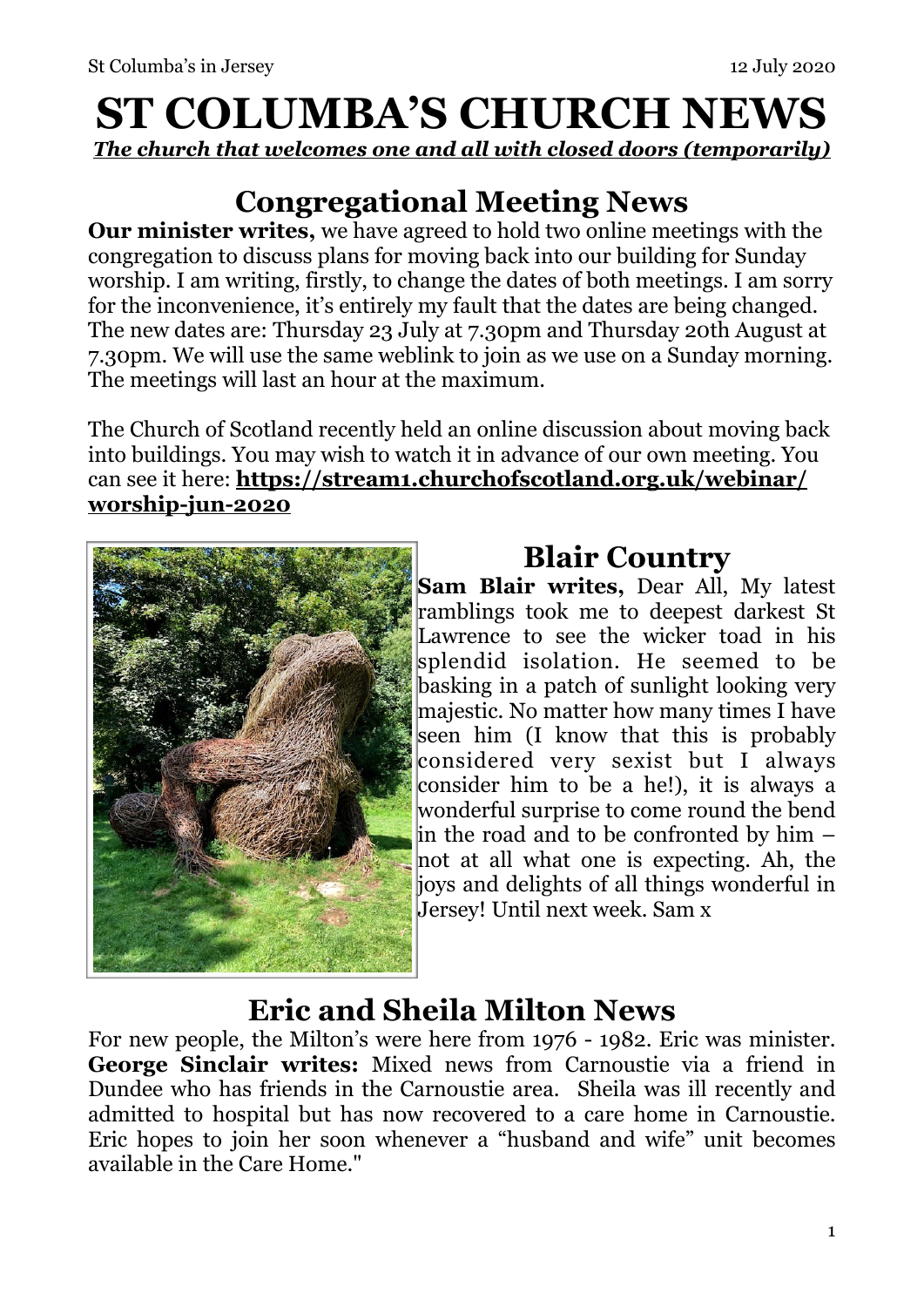### **Lockdown News**

This week's person responding to the questionnaire about coming out of lockdown wishes to remain anonymous:

**How have you spent lockdown?** I have not taken up anything new, just done more of the things I usually do, such as knitting, reading, gardening, baking and freezing some of the produce I have grown in the garden.

**Any new appreciations?** Yes, I have a special appreciation for the girls who have volunteered to do my shopping, and also getting to know my neighbours, who are really lovely.

**What are you looking forward to?** I am looking forward to lots of things when we get back to normal. Meeting my friends for lunch and having them home for a get together in comfort.

**Where has God been for you?** I have felt God is with me all the time, guiding me through each days. Some times my faith wavers and He gives me a talking to, after which things get back on an even keel again.

**Thank you. Finally, what would you like to continue?** The things I would like to continue to do is have more time to do my hobbies.

### **Sinclair (long distance) calling...**

**Musings from Jim Sinclair (far) from home,** You may recall in last week's screed I said I was going on a boys' trip to London. I went, indeed, I am sitting at Gatwick on my way home. This has been one of the most surreal experiences of my life (and I've had some believe me). The journey over was spooky. Plane empty, both airports empty and 12 people got off at Victoria from a 12 carriage train. Tuesday saw the rendezvous at the Wetherspoon's in Whitehall, which was closed. Apparently it will not reopen. We adjourned to another hostelry for lunch and then to my Club in Great Scotland Yard. Today (Weds) having the full day available, I decided to quit the Smoke and headed to Lewes in Surrey. Again, trains absolutely deserted as was Lewes. Shops all shut, town deserted. Fear not, I found somewhere open where this weary traveller found sustenance. Jersey is far more advanced on the road to normality than England. We should be grateful. It is as if someone has got a giant Hoover and sooked all the humans off to Mars. It really is quite surreal. How the UK and other countries are going to pay for this is beyond me but I suppose we'll just soldier on.

### **Music News**

### [https://www.youtube.com/watch?v=SFeYhScbZto](https://protect-eu.mimecast.com/s/p3W-Cq7Enf8Xw10FZdqPJ?domain=youtube.com)

Linda Lowseck writes: This setting of Alfred, Lord Tennyson's Poem, Crossing the Bar, caught my ear on Radio 3 recently. I knew neither the poem nor the singers but was stopped in the tracks of what I was doing at the time to listen, and later to look up both on line. The Spooky Men's Chorale, who hail from Victoria, Australia have uploaded their rendition given in in Ely Cathedral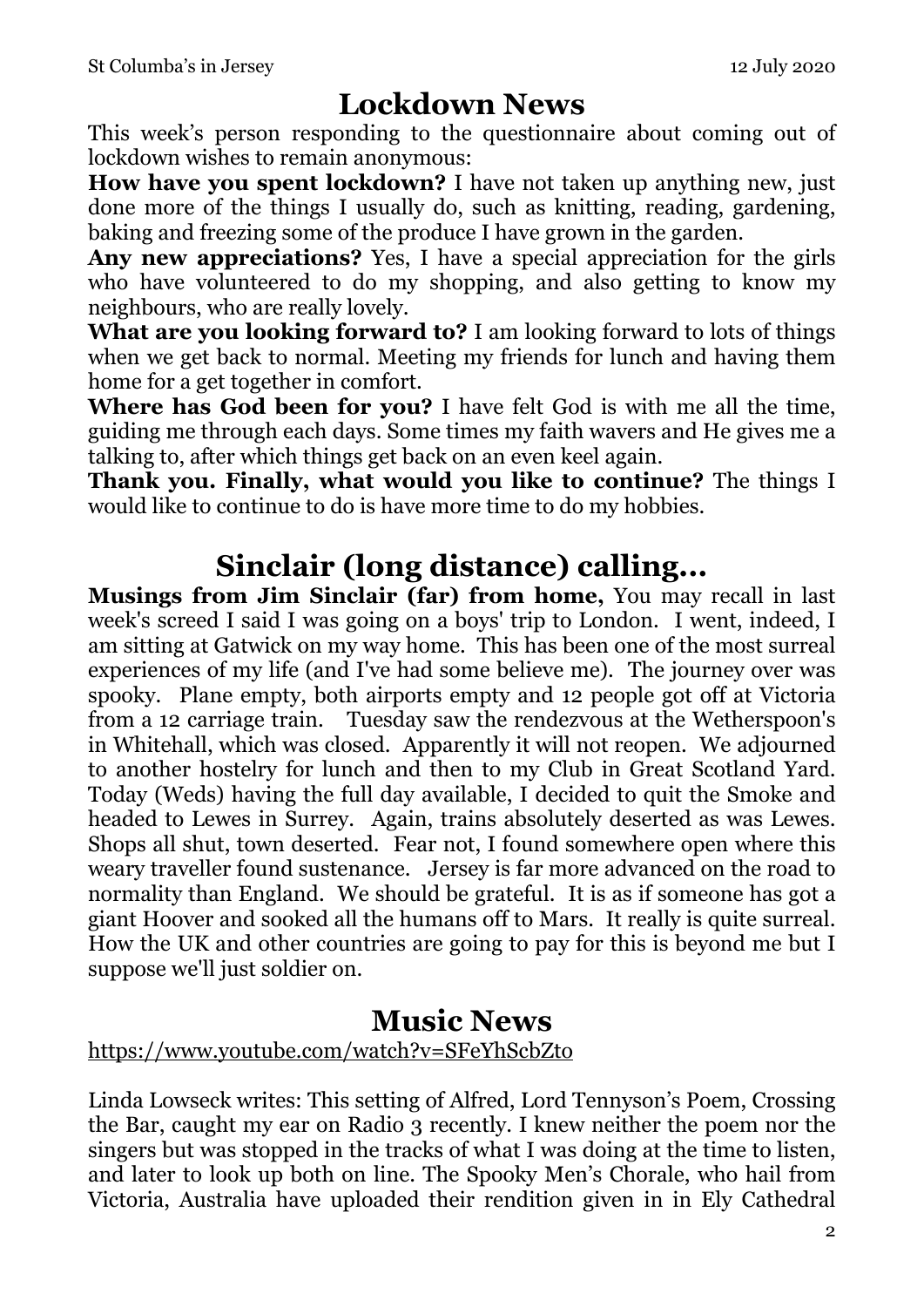#### St Columba's in Jersey 12 July 2020

when they were on tour in England. The composer, Rani Arbo, is an American folk/blues singer and fiddler. The poem, with its metaphor for crossing from life to death, has been set to music by many well known composers. I think this is particularly beautiful. You can listen by clicking on the link above.

CROSSING THE BAR BY [ALFRED, LORD TENNYSON](https://protect-eu.mimecast.com/s/NEzyCr8GoC82JrVFzfEc6?domain=poetryfoundation.org) Sunset and evening star, And one clear call for me! And may there be no moaning of the bar, When I put out to sea,

 But such a tide as moving seems asleep, Too full for sound and foam, When that which drew from out the boundless deep Turns again home.

 Twilight and evening bell, And after that the dark! And may there be no sadness of farewell, When I embark;

 For tho' from out our bourne of Time and Place The flood may bear me far, I hope to see my Pilot face to face When I have crost the bar.

### **Competition News**

Great answers again to last week's multiple choice quiz. However, no 100% answers. Can you hear sound in space? Apparently not, as space is a vacuum and so sound waves can't travel. Loudest animal on earth? The blue whale, although some say the sperm whale (which was not one of the quiz options). Thank you for playing. Answers below. Oh yes, who was the winner? Caroline Ludlow retains her crown!

Answers: 1. Alderney, 2. Rubicon, 3. Maldives, 4. Asia, 5. Mercury, 6. Blue whale, 7. Gagarin, 7. (again) No, 8. Ireland, 9. Spinach, 10. Queen.

### **This Week's Competition**

The theme is "dance" this week:

- 1. Name of both an orange drink and an Argentinian dance?
- 2. In what Tchaikovsky ballet does Odell and Odette appear?
- 3. Name the man who was Hong Kong's cha-cha champion of 1958? (First name begins with "B" and last name is "Lee")
- 4. What kind of dancing does Mr Bojangles perform?
- 5. First celebrity winner of Strictly (initials are NK)?
- 6. Which Church of Scotland is nearest the Royal Ballet School Crown Court near Covent Garden or St Columba's in Chelsea?